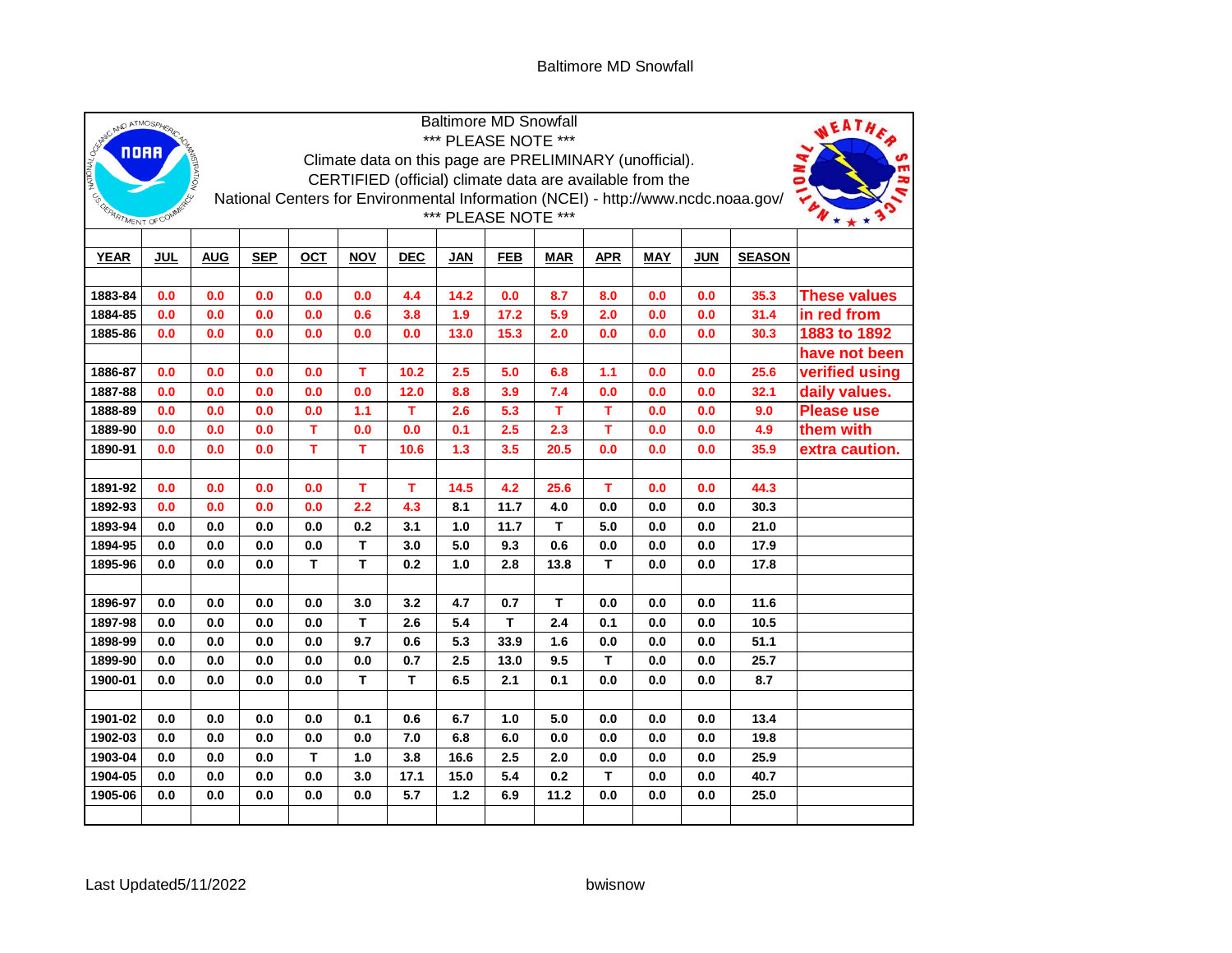| <b>YEAR</b> | <b>JUL</b> | <b>AUG</b> | <b>SEP</b> | <u>OCT</u>  | <b>NOV</b>  | <b>DEC</b> | <b>JAN</b> | <b>FEB</b> | <b>MAR</b>   | <b>APR</b>   | <b>MAY</b> | <b>JUN</b> | <b>SEASON</b> |  |
|-------------|------------|------------|------------|-------------|-------------|------------|------------|------------|--------------|--------------|------------|------------|---------------|--|
| 1906-07     | 0.0        | 0.0        | 0.0        | 0.0         | T.          | 0.2        | 7.3        | 15.9       | 7.7          | $\mathbf{T}$ | 0.0        | $0.0\,$    | 31.1          |  |
| 1907-08     | 0.0        | 0.0        | 0.0        | 0.0         | $\mathbf T$ | 2.1        | 2.6        | 12.1       | 0.5          | T            | 0.0        | 0.0        | 17.3          |  |
| 1908-09     | 0.0        | 0.0        | 0.0        | 0.0         | 4.8         | 7.5        | 4.4        | 3.3        | 11.7         | T            | 0.0        | 0.0        | 31.7          |  |
| 1909-10     | 0.0        | $0.0\,$    | 0.0        | $0.0\,$     | T           | 10.9       | 12.8       | 3.8        | 2.1          | 0.0          | 0.0        | 0.0        | 29.6          |  |
| 1910-11     | 0.0        | 0.0        | 0.0        | 0.0         | $1.0$       | 12.1       | 4.7        | 8.9        | 8.4          | T.           | 0.0        | 0.0        | 35.1          |  |
|             |            |            |            |             |             |            |            |            |              |              |            |            |               |  |
| 1911-12     | 0.0        | 0.0        | 0.0        | 0.0         | T           | T          | 13.9       | т          | 8.5          | 0.0          | 0.0        | 0.0        | 22.4          |  |
| 1912-13     | 0.0        | 0.0        | 0.0        | 0.0         | 0.5         | 4.4        | T          | 2.4        | T.           | T.           | 0.0        | 0.0        | 7.3           |  |
| 1913-14     | 0.0        | $0.0\,$    | 0.0        | $0.0\,$     | $0.0\,$     | T          | T          | 11.4       | 11.6         | $0.0\,$      | 0.0        | 0.0        | 23.0          |  |
| 1914-15     | 0.0        | 0.0        | 0.0        | 0.0         | 0.0         | 2.5        | 2.5        | 1.5        | 5.0          | 4.5          | 0.0        | 0.0        | 16.0          |  |
| 1915-16     | 0.0        | 0.0        | 0.0        | 0.0         | T           | 4.3        | 1.5        | 5.7        | 2.5          | 5.0          | 0.0        | 0.0        | 19.0          |  |
|             |            |            |            |             |             |            |            |            |              |              |            |            |               |  |
| 1916-17     | 0.0        | 0.0        | 0.0        | 0.0         | T           | 10.0       | 5.9        | 6.6        | 1.5          | 3.0          | 0.0        | 0.0        | 27.0          |  |
| 1917-18     | 0.0        | 0.0        | 0.0        | $\mathbf T$ | 2.0         | 8.3        | 21.9       | 2.4        | $\mathbf T$  | $0.0\,$      | 0.0        | $0.0\,$    | 34.6          |  |
| 1918-19     | 0.0        | 0.0        | 0.0        | 0.0         | 0.0         | T.         | 1.0        | 3.0        | T.           | T.           | 0.0        | 0.0        | 4.0           |  |
| 1919-20     | 0.0        | 0.0        | 0.0        | 0.0         | 0.0         | 5.1        | 2.0        | 5.5        | 2.3          | т            | 0.0        | 0.0        | 14.9          |  |
| 1920-21     | 0.0        | $0.0\,$    | 0.0        | 0.0         | T.          | 0.5        | 0.2        | 7.2        | 0.0          | T.           | $0.0\,$    | 0.0        | 7.9           |  |
|             |            |            |            |             |             |            |            |            |              |              |            |            |               |  |
| 1921-22     | 0.0        | $0.0\,$    | 0.0        | 0.0         | T           | 8.6        | 31.3       | 4.4        | 0.1          | 0.0          | 0.0        | 0.0        | 44.4          |  |
| 1922-23     | 0.0        | 0.0        | 0.0        | 0.0         | T           | 2.5        | 6.0        | 4.3        | 6.2          | 0.5          | T.         | 0.0        | 19.5          |  |
| 1923-24     | 0.0        | 0.0        | 0.0        | 0.0         | 0.0         | 1.7        | 0.4        | 10.2       | 11.6         | 9.4          | 0.0        | 0.0        | 33.6          |  |
| 1924-25     | 0.0        | $0.0\,$    | 0.0        | $0.0\,$     | 0.2         | т          | 18.7       | т          | 0.3          | 0.0          | 0.0        | 0.0        | 19.2          |  |
| 1925-26     | 0.0        | 0.0        | 0.0        | 2.5         | 0.2         | 0.2        | 3.1        | 14.2       | $\mathbf{T}$ | 0.5          | 0.0        | 0.0        | 20.7          |  |
|             |            |            |            |             |             |            |            |            |              |              |            |            |               |  |
| 1926-27     | 0.0        | $0.0\,$    | 0.0        | $0.0\,$     | $\mathsf T$ | 0.7        | 0.9        | 5.6        | T            | $1.3$        | 0.0        | 0.0        | 8.5           |  |
| 1927-28     | 0.0        | 0.0        | 0.0        | 0.0         | T           | 1.3        | 14.3       | 0.1        | 3.3          | T            | 0.0        | 0.0        | 16.1          |  |
| 1928-29     | 0.0        | $0.0\,$    | 0.0        | $0.0\,$     | T           | 0.3        | 0.7        | 11.2       | $\mathbf T$  | T            | 0.0        | $0.0\,$    | 12.2          |  |
| 1929-30     | 0.0        | 0.0        | 0.0        | $\mathbf T$ | 0.3         | 3.6        | 14.1       | 3.4        | T            | T            | 0.0        | 0.0        | 21.4          |  |
| 1930-31     | 0.0        | 0.0        | 0.0        | T.          | T           | 1.6        | 1.1        | 0.7        | 10.0         | T.           | 0.0        | 0.0        | 13.4          |  |
|             |            |            |            |             |             |            |            |            |              |              |            |            |               |  |
| 1931-32     | 0.0        | 0.0        | 0.0        | 0.0         | T           | 0.7        | 0.8        | T          | 2.7          | 0.0          | 0.0        | 0.0        | 4.2           |  |
| 1932-33     | 0.0        | 0.0        | 0.0        | 0.0         | $\mathsf T$ | 14.7       | 0.1        | 10.6       | 2.5          | T            | 0.0        | 0.0        | 27.9          |  |
| 1933-34     | 0.0        | 0.0        | 0.0        | 0.0         | 0.8         | 7.2        | T          | 26.1       | 13.8         | T.           | 0.0        | 0.0        | 47.9          |  |
| 1934-35     | 0.0        | 0.0        | 0.0        | 0.0         | T           | 0.1        | 18.7       | 8.1        | 1.3          | 1.0          | 0.0        | 0.0        | 29.2          |  |
| 1935-36     | 0.0        | 0.0        | 0.0        | 0.0         | $1.2$       | 10.4       | 2.2        | 14.6       | 1.6          | T            | 0.0        | 0.0        | 30.0          |  |
|             |            |            |            |             |             |            |            |            |              |              |            |            |               |  |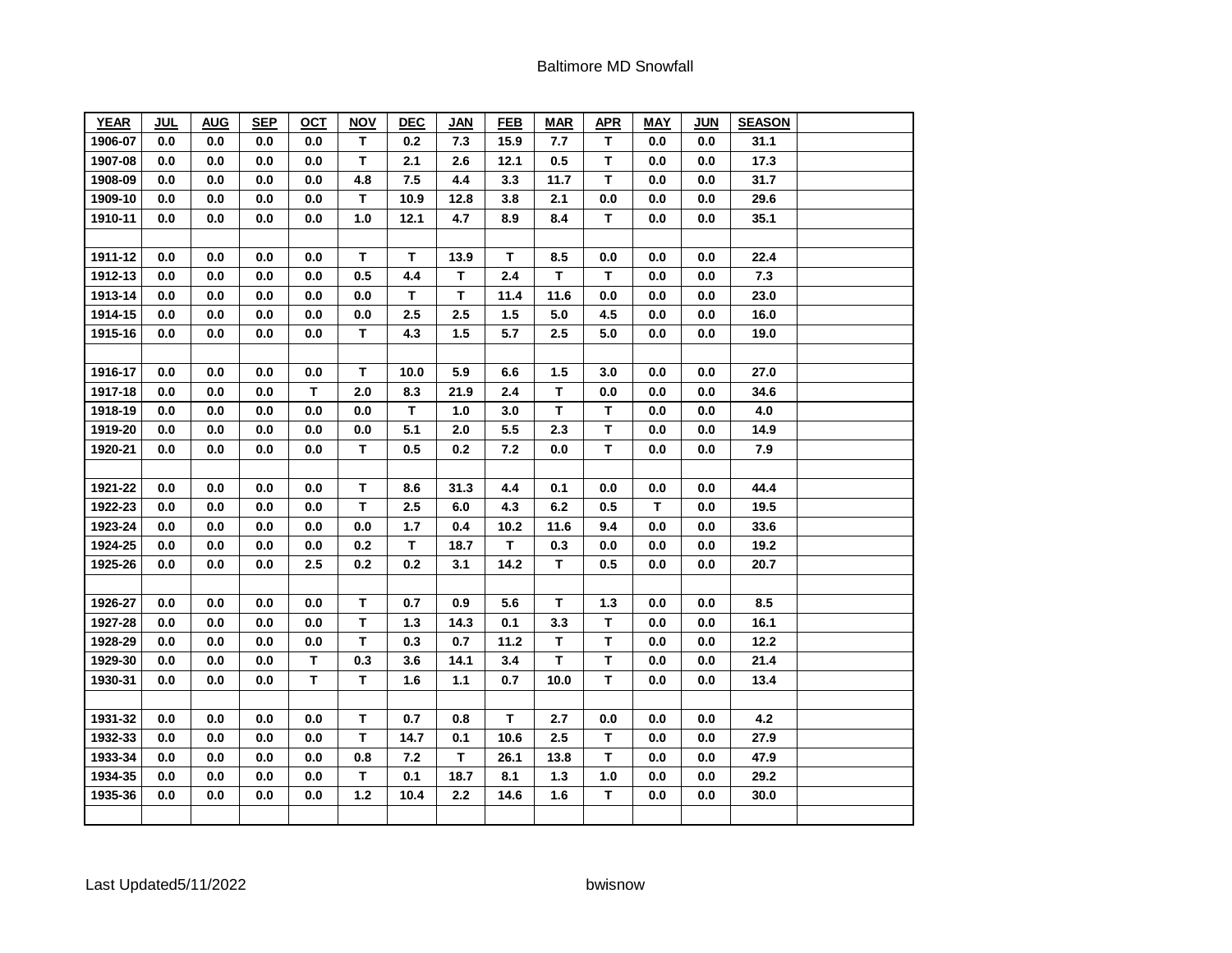| <b>YEAR</b> | <b>JUL</b> | <b>AUG</b> | <b>SEP</b> | <u>OCT</u> | <b>NOV</b>  | <b>DEC</b> | JAN   | <b>FEB</b>  | <b>MAR</b> | <b>APR</b>   | <b>MAY</b> | <b>JUN</b> | <b>SEASON</b> |  |
|-------------|------------|------------|------------|------------|-------------|------------|-------|-------------|------------|--------------|------------|------------|---------------|--|
| 1936-37     | 0.0        | 0.0        | 0.0        | 0.0        | T.          | 2.8        | 0.0   | 8.5         | 14.3       | $\mathbf{T}$ | 0.0        | 0.0        | 25.6          |  |
| 1937-38     | 0.0        | 0.0        | 0.0        | 0.0        | $\mathbf T$ | 0.8        | $1.4$ | 0.6         | 4.8        | T            | 0.0        | 0.0        | 7.6           |  |
| 1938-39     | 0.0        | 0.0        | 0.0        | 0.0        | 8.5         | 0.4        | 8.0   | 0.2         | 0.2        | T            | 0.0        | 0.0        | 17.3          |  |
| 1939-40     | 0.0        | $0.0\,$    | 0.0        | $0.0\,$    | T.          | 6.9        | 9.6   | 5.3         | 0.8        | 0.8          | 0.0        | 0.0        | 23.4          |  |
| 1940-41     | 0.0        | 0.0        | 0.0        | 1.3        | T           | 0.2        | 5.5   | 4.8         | 12.1       | 0.0          | 0.0        | 0.0        | 23.9          |  |
|             |            |            |            |            |             |            |       |             |            |              |            |            |               |  |
| 1941-42     | 0.0        | 0.0        | 0.0        | 0.0        | 0.0         | 0.1        | 3.0   | 1.0         | 22.2       | т            | 0.0        | 0.0        | 26.3          |  |
| 1942-43     | 0.0        | 0.0        | 0.0        | 0.0        | 0.0         | 5.1        | 6.3   | 2.1         | 14.7       | T            | 0.0        | 0.0        | 28.2          |  |
| 1943-44     | 0.0        | 0.0        | 0.0        | $0.0\,$    | 0.7         | т          | 5.2   | 5.8         | 6.9        | $1.7$        | 0.0        | 0.0        | 20.3          |  |
| 1944-45     | 0.0        | 0.0        | 0.0        | 0.0        | T           | 3.8        | 9.8   | 3.7         | 0.0        | 0.0          | 0.0        | 0.0        | 17.3          |  |
| 1945-46     | 0.0        | 0.0        | 0.0        | 0.0        | T           | 12.2       | 2.8   | 11.1        | T          | 0.0          | 0.0        | 0.0        | 26.1          |  |
|             |            |            |            |            |             |            |       |             |            |              |            |            |               |  |
| 1946-47     | 0.0        | 0.0        | 0.0        | 0.0        | 0.0         | 3.2        | 6.6   | 12.5        | 2.8        | 0.0          | 0.0.       | 0.0        | 25.1          |  |
| 1947-48     | 0.0        | $0.0\,$    | 0.0        | $0.0\,$    | T.          | 4.1        | 8.9   | 10.4        | T          | 0.0          | 0.0        | $0.0\,$    | 23.4          |  |
| 1948-49     | 0.0        | 0.0        | 0.0        | 0.0        | 0.0         | 6.8        | 4.2   | 8.9         | T          | 0.0          | 0.0        | 0.0        | 19.9          |  |
| 1949-50     | 0.0        | 0.0        | 0.0        | 0.0        | T.          | т          | 0.5   | T           | 0.2        | т            | 0.0        | 0.0        | 0.7           |  |
| 1950-51     | 0.0        | $0.0\,$    | 0.0        | 0.0        | 0.5         | 2.5        | 2.5   | 0.7         | T          | 0.0          | 0.0        | 0.0        | 6.2           |  |
|             |            |            |            |            |             |            |       |             |            |              |            |            |               |  |
| 1951-52     | 0.0        | $0.0\,$    | 0.0        | 0.0        | T           | 5.4        | 1.7   | T           | 7.0        | 0.0          | 0.0        | 0.0        | 14.1          |  |
| 1952-53     | 0.0        | 0.0        | 0.0        | T          | 2.8         | 3.0        | 2.4   | т           | 3.6        | T.           | 0.0        | 0.0        | 11.8          |  |
| 1953-54     | 0.0        | 0.0        | 0.0        | 0.0        | 5.9         | т          | 13.7  | 1.0         | 1.5        | 0.0          | 0.0        | 0.0        | 22.1          |  |
| 1954-55     | 0.0        | $0.0\,$    | 0.0        | T          | T           | 0.4        | 2.3   | 6.2         | $1.2$      | 0.0          | 0.0        | 0.0        | 10.1          |  |
| 1955-56     | 0.0        | 0.0        | 0.0        | 0.0        | 2.0         | 0.5        | 8.4   | 0.4         | 7.8        | 0.0          | 0.0        | 0.0        | 19.1          |  |
|             |            |            |            |            |             |            |       |             |            |              |            |            |               |  |
| 1956-57     | 0.0        | $0.0\,$    | 0.0        | $0.0\,$    | $\mathsf T$ | 0.2        | 10.7  | 2.7         | $1.4$      | 0.4          | 0.0        | 0.0        | 15.4          |  |
| 1957-58     | 0.0        | 0.0        | 0.0        | 0.0        | T           | 9.5        | 1.5   | 18.3        | 13.7       | 0.0          | 0.0        | 0.0        | 43.0          |  |
| 1958-59     | 0.0        | $0.0\,$    | 0.0        | $0.0\,$    | T           | 0.5        | 2.1   | $\mathbf T$ | $1.0\,$    | 0.4          | 0.0        | 0.0        | 4.0           |  |
| 1959-60     | 0.0        | 0.0        | 0.0        | 0.0        | 0.0         | 1.5        | 0.3   | 10.7        | 21.6       | 0.0          | 0.0        | 0.0        | 34.1          |  |
| 1960-61     | 0.0        | 0.0        | 0.0        | 0.0        | 0.2         | 15.6       | 14.3  | 16.4        | T          | 0.0          | 0.0        | 0.0        | 46.5          |  |
|             |            |            |            |            |             |            |       |             |            |              |            |            |               |  |
| 1961-62     | 0.0        | 0.0        | 0.0        | 0.0        | 3.2         | 7.2        | 2.0   | 9.2         | 13.6       | 0.0          | 0.0        | 0.0        | 35.2          |  |
| 1962-63     | 0.0        | 0.0        | 0.0        | 0.0        | 0.3         | 11.7       | 3.7   | 2.1         | 1.8        | 0.0          | T          | 0.0        | 19.6          |  |
| 1963-64     | 0.0        | 0.0        | 0.0        | 0.0        | T           | 9.7        | 10.3  | 18.2        | 13.2       | 0.4          | 0.0        | 0.0        | 51.8          |  |
| 1964-65     | 0.0        | 0.0        | 0.0        | 0.0        | T           | 0.8        | 8.3   | 1.1         | 8.4        | 0.0          | 0.0        | 0.0        | 18.6          |  |
| 1965-66     | 0.0        | 0.0        | 0.0        | 0.0        | 0.0         | T          | 21.4  | 11.4        | 0.0        | T            | 0.0        | 0.0        | 32.8          |  |
|             |            |            |            |            |             |            |       |             |            |              |            |            |               |  |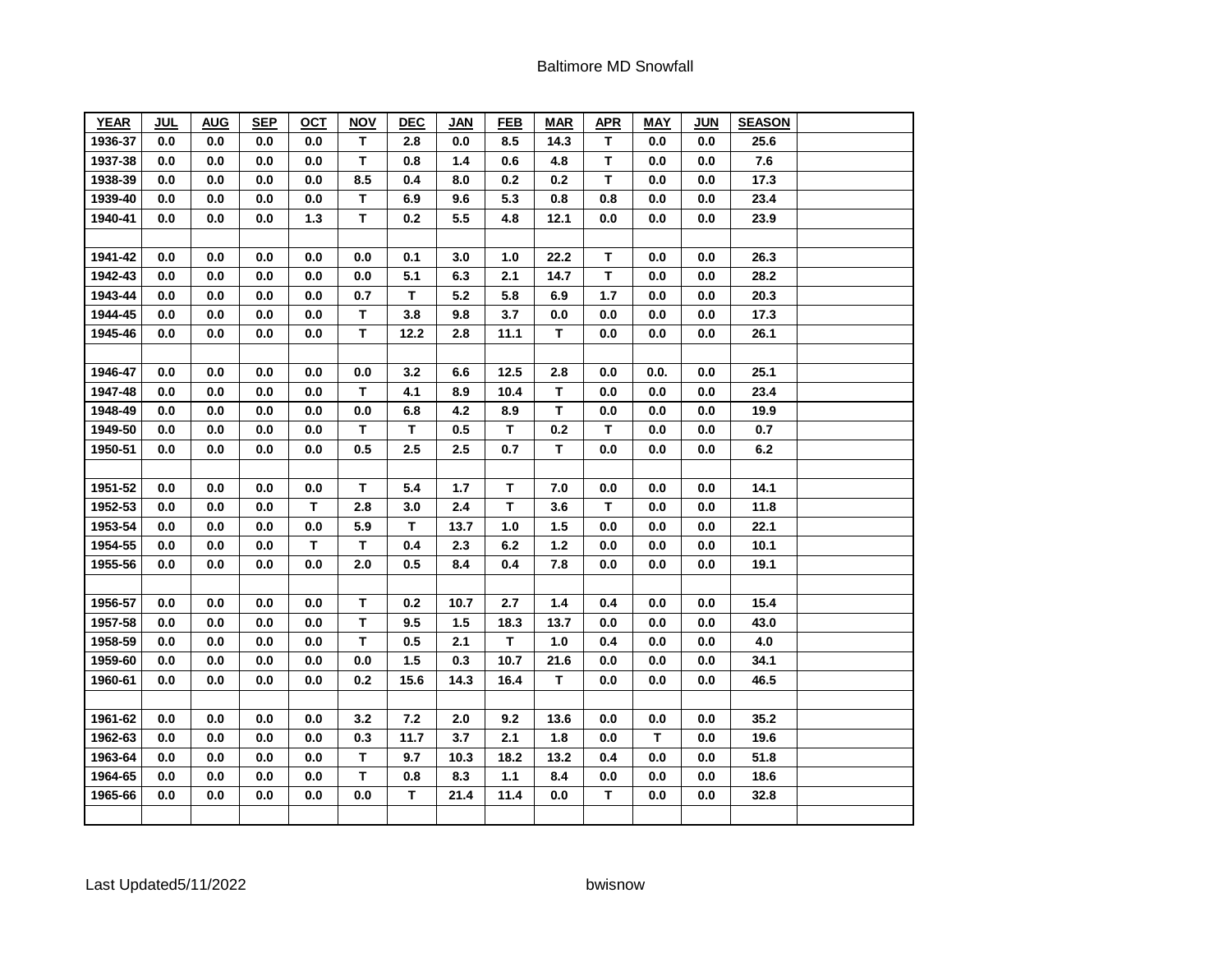| <b>YEAR</b> | <b>JUL</b> | <b>AUG</b> | <b>SEP</b> | <u>OCT</u>  | <b>NOV</b>  | <b>DEC</b> | <b>JAN</b> | <b>FEB</b> | <b>MAR</b>  | <b>APR</b>  | <b>MAY</b> | <b>JUN</b> | <b>SEASON</b> |  |
|-------------|------------|------------|------------|-------------|-------------|------------|------------|------------|-------------|-------------|------------|------------|---------------|--|
| 1966-67     | 0.0        | 0.0        | 0.0        | 0.0         | T.          | 20.4       | 0.4        | 20.1       | 2.5         | 0.0         | 0.0        | 0.0        | 43.4          |  |
| 1967-68     | 0.0        | 0.0        | 0.0        | 0.0         | 8.4         | 4.6        | 2.5        | 2.6        | 5.3         | 0.0         | 0.0        | 0.0        | 23.4          |  |
| 1968-69     | 0.0        | 0.0        | 0.0        | 0.0         | 4.3         | T          | 0.1        | 6.4        | 7.8         | 0.0         | 0.0        | 0.0        | 18.6          |  |
| 1969-70     | 0.0        | $0.0\,$    | 0.0        | $0.0\,$     | T           | 9.0        | 6.1        | 4.0        | 1.9         | T.          | $0.0\,$    | 0.0        | 21.0          |  |
| 1970-71     | 0.0        | 0.0        | 0.0        | 0.0         | 0.0         | 6.3        | 4.1        | 0.6        | 2.0         | T.          | 0.0        | 0.0        | 13.0          |  |
|             |            |            |            |             |             |            |            |            |             |             |            |            |               |  |
| 1971-72     | 0.0        | 0.0        | 0.0        | 0.0         | 1.0         | T          | 1.1        | 11.4       | 0.2         | 0.3         | 0.0        | 0.0        | 14.0          |  |
| 1972-73     | 0.0        | 0.0        | 0.0        | $\mathbf T$ | T           | T          | T          | $1.2$      | T           | T           | 0.0        | 0.0        | $1.2$         |  |
| 1973-74     | 0.0        | $0.0\,$    | 0.0        | $0.0\,$     | 0.0         | 8.3        | $1.2$      | 7.6        | T           | T           | 0.0        | 0.0        | 17.1          |  |
| 1974-75     | 0.0        | 0.0        | 0.0        | 0.0         | T           | 0.4        | 5.1        | 5.5        | $1.2$       | T           | 0.0        | 0.0        | 12.2          |  |
| 1975-76     | 0.0        | 0.0        | 0.0        | 0.0         | 0.0         | 0.7        | 1.7        | $1.3$      | 7.8         | $0.0\,$     | 0.0        | 0.0        | 11.5          |  |
|             |            |            |            |             |             |            |            |            |             |             |            |            |               |  |
| 1976-77     | 0.0        | 0.0        | 0.0        | 0.0         | $1.1$       | 1.5        | 8.5        | т          | T           | T.          | 0.0        | 0.0        | 11.1          |  |
| 1977-78     | 0.0        | $0.0\,$    | 0.0        | T           | 0.6         | 0.5        | 12.4       | 12.3       | 8.5         | T           | 0.0        | $0.0\,$    | 34.3          |  |
| 1978-79     | 0.0        | 0.0        | 0.0        | 0.0         | 3.7         | 0.0        | 5.7        | 33.1       | T.          | T.          | 0.0        | 0.0        | 42.5          |  |
| 1979-80     | 0.0        | 0.0        | 0.0        | 0.3         | T           | 0.1        | 4.7        | 3.8        | 5.7         | 0.0         | 0.0        | 0.0        | 14.6          |  |
| 1980-81     | 0.0        | $0.0\,$    | 0.0        | 0.0         | T           | 0.2        | 4.1        | т          | 0.3         | 0.0         | $0.0\,$    | 0.0        | 4.6           |  |
|             |            |            |            |             |             |            |            |            |             |             |            |            |               |  |
| 1981-82     | 0.0        | $0.0\,$    | 0.0        | 0.0         | T           | 2.4        | 14.8       | 7.6        | 0.7         | T           | 0.0        | $0.0\,$    | 25.5          |  |
| 1982-83     | 0.0        | 0.0        | 0.0        | 0.0         | 0.0         | 7.2        | $1.2$      | 27.2       | T.          | T.          | 0.0        | 0.0        | 35.6          |  |
| 1983-84     | 0.0        | 0.0        | 0.0        | 0.0         | T           | T          | 8.4        | T          | 6.1         | T           | 0.0        | 0.0        | 14.5          |  |
| 1984-85     | 0.0        | $0.0\,$    | 0.0        | $0.0\,$     | T           | 0.1        | 9.1        | 0.4        | $\mathsf T$ | 0.7         | 0.0        | 0.0        | 10.3          |  |
| 1985-86     | 0.0        | 0.0        | 0.0        | 0.0         | 0.0         | 0.7        | 1.9        | 13.0       | T.          | T.          | 0.0        | 0.0        | 15.6          |  |
|             |            |            |            |             |             |            |            |            |             |             |            |            |               |  |
| 1986-87     | 0.0        | $0.0\,$    | 0.0        | $0.0\,$     | 0.0         | T          | 25.1       | 10.1       | $\mathsf T$ | T           | 0.0        | 0.0        | 35.2          |  |
| 1987-88     | 0.0        | 0.0        | 0.0        | 0.0         | 6.0         | 0.5        | 13.7       | 0.2        | T           | T.          | 0.0        | 0.0        | 20.4          |  |
| 1988-89     | 0.0        | $0.0\,$    | 0.0        | $0.0\,$     | 0.0         | 0.9        | 6.0        | 1.1        | 0.3         | 0.0         | 0.0        | $0.0\,$    | 8.3           |  |
| 1989-90     | 0.0        | 0.0        | 0.0        | 0.0         | 3.8         | 10.2       | 0.5        | T          | 2.7         | 0.1         | 0.0        | 0.0        | 17.3          |  |
| 1990-91     | 0.0        | 0.0        | 0.0        | 0.0         | 0.0         | 4.8        | 4.2        | 0.1        | 0.3         | 0.0         | 0.0        | 0.0        | 9.4           |  |
|             |            |            |            |             |             |            |            |            |             |             |            |            |               |  |
| 1991-92     | 0.0        | 0.0        | 0.0        | 0.0         | T           | T.         | 2.2        | 1.9        | T.          | T           | 0.0        | 0.0        | 4.1           |  |
| 1992-93     | 0.0        | 0.0        | 0.0        | 0.0         | $\mathsf T$ | 1.5        | 1.4        | 8.8        | 12.7        | $\mathbf T$ | 0.0        | 0.0        | 24.4          |  |
| 1993-94     | 0.0        | 0.0        | 0.0        | 0.0         | T           | 2.9        | 4.9        | 5.3        | 4.2         | T.          | 0.0        | 0.0        | 17.3          |  |
| 1994-95     | 0.0        | 0.0        | 0.0        | 0.0         | 0.2         | 0.0        | 0.3        | 7.5        | 0.2         | 0.0         | 0.0        | 0.0        | 8.2           |  |
| 1995-96     | 0.0        | 0.0        | 0.0        | 0.0         | 1.0         | 2.3        | 32.6       | 19.0       | 7.6         | T           | 0.0        | 0.0        | 62.5          |  |
|             |            |            |            |             |             |            |            |            |             |             |            |            |               |  |